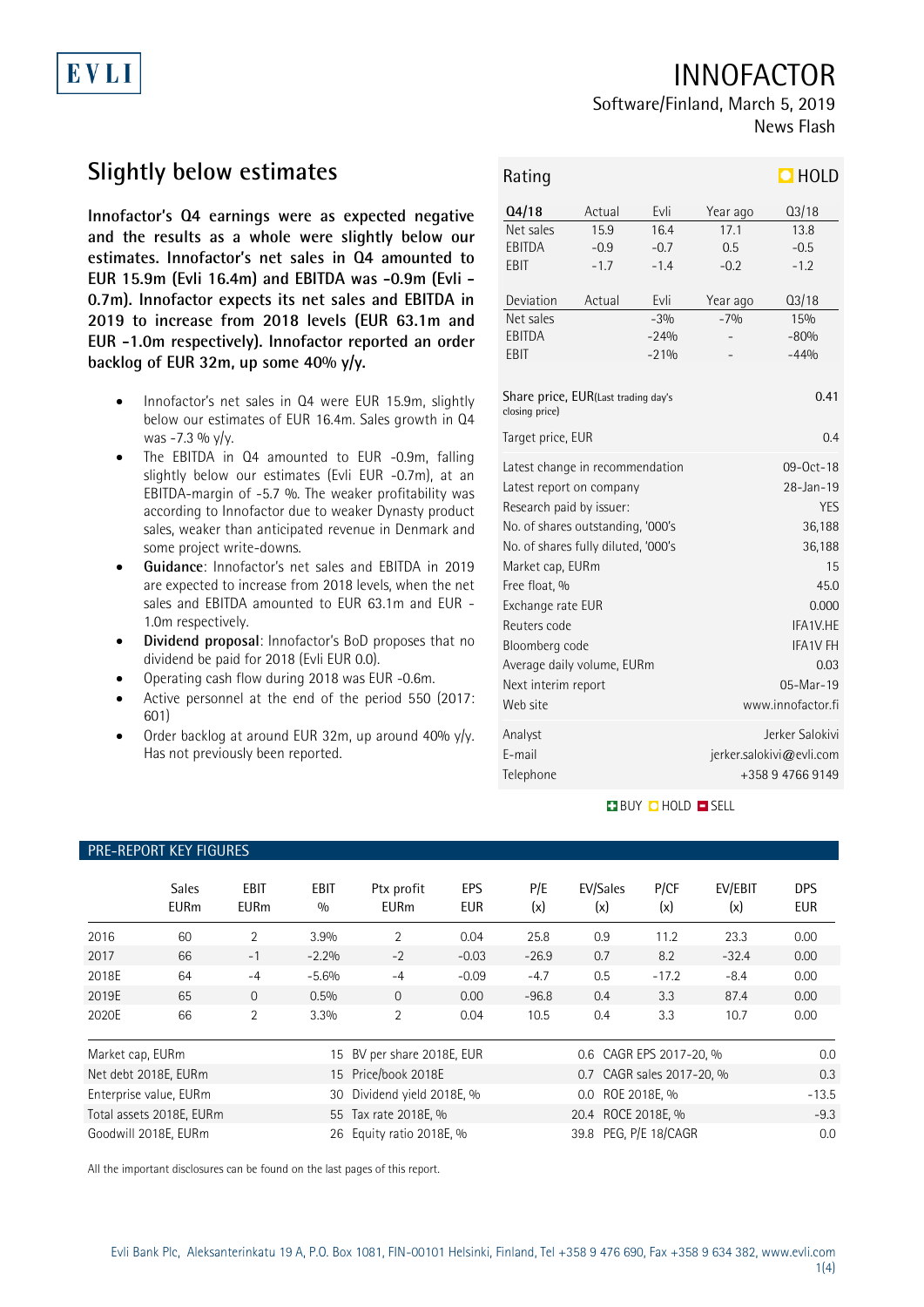#### Important Disclosures

Evli Research Partners Plc ("ERP") uses 12-month target prices. Target prices are defined by utilizing analytical techniques based on financial theory including (but not limited to) discounted cash flow analysis and comparative valuation. The selection of valuation methods depends on different circumstances. Target prices may be altered on the basis of new information coming to light in the underlying company or changes in interest rates, changes in foreign exchange rates, other securities prices or market indices or outlook for the aforementioned factors or other factors that may change the conditions of financial markets. Recommendations and changes by analysts are available at https://research.evli.com/JasperAllModels.action?authParam=key;461&tauthParam=x;G3rNagWrtf7K&tauthType=3 Investment recommendations are defined as follows: Target price compared to share price Recommendation<br>  $\leq$  -10 % < -10 % SELL  $-10 - (+10) \%$  HOL<br>  $> 10 \%$  RIJY  $> 10 \frac{0}{0}$ ERP's investment recommendation of the analyzed company is updated at least 2 timer per year. 60% 53% 50% 39% 40% 30% 20% 8% 10% 0% Sell Hold Buy

The graph above shows the distribution of ERP's recommendations of companies under coverage in 1st of February 2019. If recommendation is not given, it is not mentioned here.

#### Name(s) of the analyst(s): Salokivi

This research report has been prepared by Evli Research Partners Plc ("ERP" or "Evli Research"). ERP is a subsidiary of Evli Bank Plc. Production of the investment recommendation has been concluded on 28.1.2019, 9:00. This report has been published on 5.3.2019, 9:30.

None of the analysts contributing to this report, persons under their guardianship or corporations under their control have a position in the shares of the company or related securities.

The date and time for any price of financial instruments mentioned in the recommendation refer to the previous trading day's closing price(s) unless otherwise stated in the report.

Each analyst responsible for the content of this report assures that the expressed views accurately reflect the personal views of each analyst on the covered companies and securities. Each analyst assures that (s)he has not been, nor are or will be, receiving direct or indirect compensation related to the specific recommendations or views contained in this report.

Companies in the Evli Group, affiliates or staff of companies in the Evli Group, may perform services for, solicit business from, hold long or short positions in, or otherwise be interested in the investments (including derivatives) of any company mentioned in the publication or report.

Neither ERP nor any company within the Evli Group have managed or co-managed a public offering of the company's securities during the last 12 months prior to, received compensation for investment banking services from the company during the last 12 months prior to the publication of the research report.

ERP may pursue an assignment from the issuer(s) of the financial instruments mentioned in the recommendation or this report. These assignments may have a limited economic or financial impact on ERP and/or Evli. Under such assignments ERP may perform services including, but not limited to, arranging investor meetings or –events, investor relations communication advisory and production of research material.

ERP has signed an agreement with the issuer of the financial instruments mentioned in the recommendation, which includes production of research reports. This assignment has a limited economic and financial impact on ERP and/or Evli. Under the assignment ERP performs services including, but not limited to,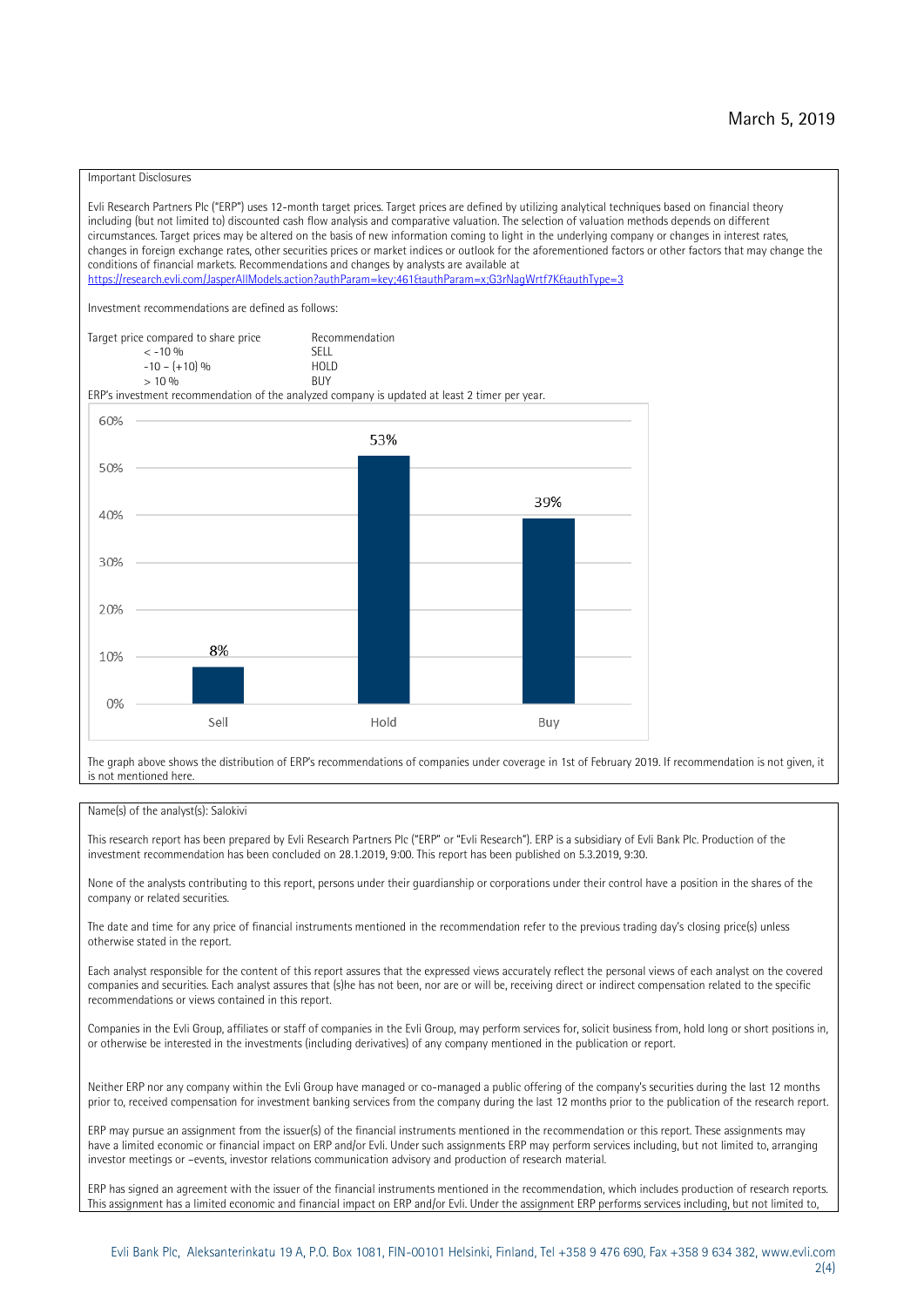arranging investor meetings or –events, investor relations communication advisory and production of research material.

ERP or another company within the Evli Group does not have an agreement with the company to perform market making services.

For the prevention and avoidance of conflicts of interests with respect to this report, there is an information barrier (Chinese wall) between Investment Research and Corporate Finance units concerning unpublished investment banking services to the company. The remuneration of the analyst(s) is not tied directly or indirectly to investment banking transactions performed by Evli Bank Plc or any company within Evli Group.

This report has not been disclosed to the company prior to its dissemination.

This report is provided and intended for informational purposes only and may not be used or considered under any circumstances as an offer to sell or buy any securities or as advice to trade any securities.

This report is based on sources ERP considers to be correct and reliable. The sources include information providers Reuters and Bloomberg, stock-exchange releases from the companies and other company news, Statistics Finland and articles in newspapers and magazines. However, ERP does not guarantee the materialization, correctness, accuracy or completeness of the information, opinions, estimates or forecasts expressed or implied in the report. In addition, circumstantial changes may have an influence on opinions and estimates presented in this report. The opinions and estimates presented are valid at the moment of their publication and they can be changed without a separate announcement. Neither ERP nor any company within the Evli Group are responsible for amending, correcting or updating any information, opinions or estimates contained in this report. Neither ERP nor any company within the Evli Group will compensate any direct or consequential loss caused by or derived from the use of the information represented in this publication.

All information published in this report is for the original recipient's private and internal use only. ERP reserves all rights to the report. No part of this publication may be reproduced or transmitted in any form or by any means, electronic, mechanical, photocopying, recording or otherwise, or stored in any retrieval system of any nature, without the written permission of ERP.

This report or its copy may not be published or distributed in Australia, Canada, Hong Kong, Japan, New Zealand, Singapore or South Africa. The publication or distribution of this report in certain other jurisdictions may also be restricted by law. Persons into whose possession this report comes are required to inform themselves about and to observe any such restrictions.

Evli Bank Plc is not registered as a broker-dealer with the U. S. Securities and Exchange Commission ("SEC"), and it and its analysts are not subject to SEC rules on securities analysts' certification as to the currency of their views reflected in the research report. Evli Bank is not a member of the Financial Industry Regulatory Authority ("FINRA"). It and its securities analysts are not subject to FINRA's rules on Communications with the Public and Research Analysts and Research Reports and the attendant requirements for fairness, balance and disclosure of potential conflicts of interest. This research report is only being offered in U.S. by Auerbach Grayson & Company, LLC (Auerbach Grayson) to Major U.S. Institutional Investors and is not available to, and should not be used by, any U.S. person or entity that is not a Major U.S. Institutional Investor. Auerbach Grayson is a broker-dealer registered with the U.S. Securities and Exchange Commission and is a member of the FINRA. U.S. entities seeking more information about any of the issuers or securities discussed in this report should contact Auerbach Grayson. The securities of non-U.S. issuers may not be registered with or subject to SEC reporting and other requirements.

ERP is not a supervised entity but its parent company Evli Bank Plc is supervised by the Finnish Financial Supervision Authority.